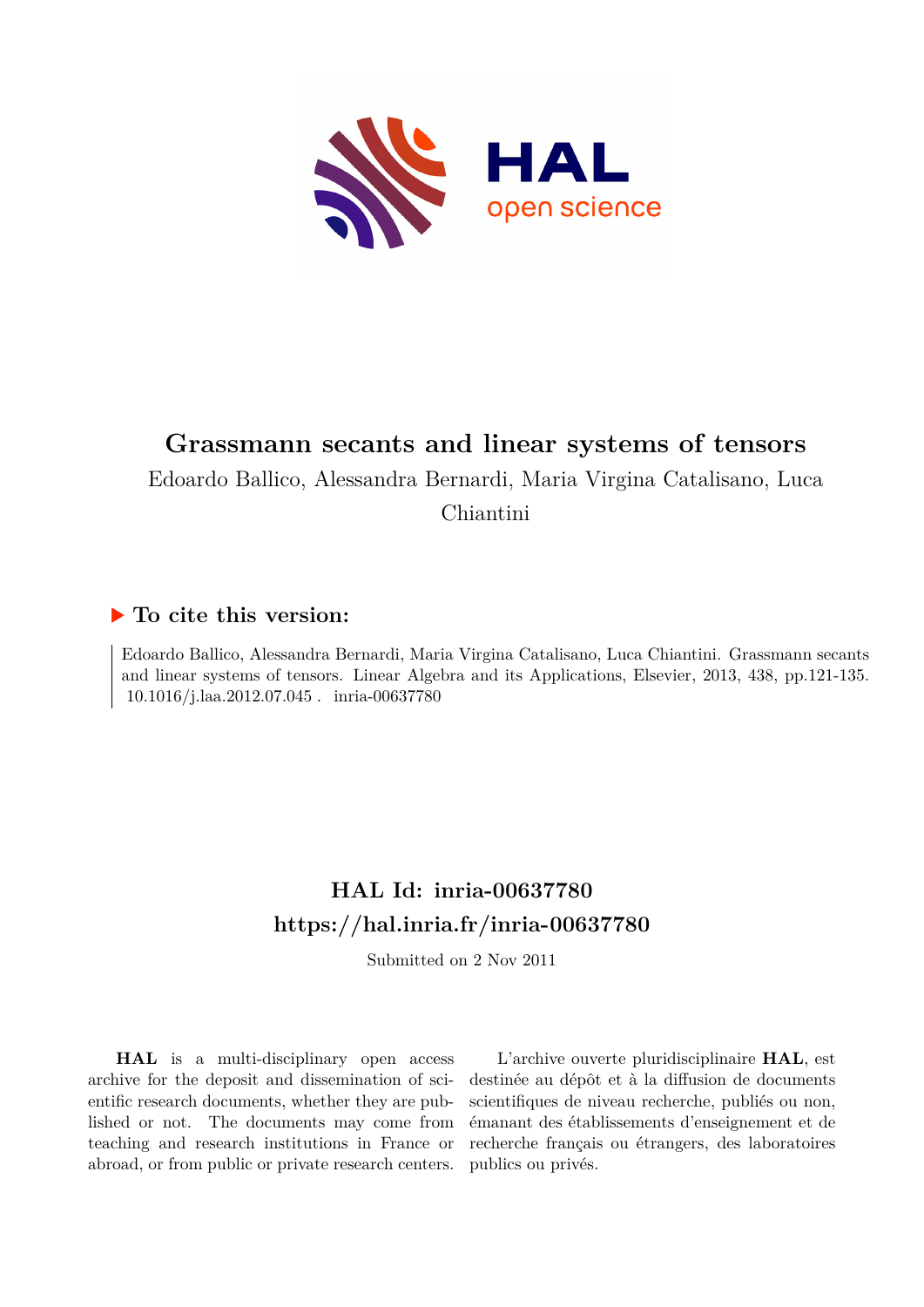### GRASSMANN SECANTS AND LINEAR SYSTEMS OF TENSORS.

#### EDOARDO BALLICO, ALESSANDRA BERNARDI, MARIA VIRGINIA CATALISANO, AND LUCA CHIANTINI

ABSTRACT. For any irreducible non-degenerate variety  $X \subset \mathbb{P}^r$ , we relate the dimension of the s-th secant varieties of the Segre embedding of  $\mathbb{P}^k \times X$  to the dimension of the  $(k, s)$ -Grassmann secant variety  $GS_X(k, s)$  of X. We also give a criterion for the  $s$ -identifiability of  $X$ .

#### **INTRODUCTION**

In 1915, in an elegant XIX-century style Italian language ([Ter15, p. 97]), A. Terracini pointed out that the defectiveness of the s-th secant varieties of a Segre product  $Seg(\mathbb{P}^k \times V_d)$  between a projective space  $\mathbb{P}^k$  and a Veronese surface  $V_d$  is related to the fact that the set of all  $\mathbb{P}^{k}$ 's lying in the span of s independent points of  $V_d$  has not the dimension that one can expect from an obvious count of parameters. That pioneering work (also known as the second Terracini's Lemma) waited for a century before finding a first generalization. In 2001, C. Dionisi and C. Fontanari proved that Terracini's result can be formulated by replacing Veronese surface with any irreducible non-degenerate projective variety  $X$  ([DF01, Proposition 1.3]). In analogy with the notion of defectiveness, which is set forth for secant varieties, they utilized the concept of  $(k, s)$ -Grassmann defect that holds for the varieties X for which the set of all  $\mathbb{P}^{k}$ 's lying in the span of s independent points of X has dimension smaller than the expected one. The Zariski closure  $GS_X(k, s)$  of such a set, in the corresponding Grassmannian, is called  $(k, s)$ -Grassmann secant variety of X. Indeed, what they proved is the following result.

**Proposition 0.1.** [DF01, Proposition 1.3] Let  $X \subset \mathbb{P}^r$  be an irreducible nondegenerate projective variety of dimension n. Then X is  $(k, s)$ -defective with defect  $\delta_{k,s}(X) = \delta$  if and only if  $Seg(\mathbb{P}^k \times X)$  is s-defective with defect  $\delta_s(Seg(\mathbb{P}^k \times X)) = \delta$ .

We will show that [DF01, Proposition 1.3] holds because of a precise relation among the dimension of  $GS_X(k, s)$  and the dimension of the s-th secant variety  $\sigma_s(Seg(\mathbb{P}^k \times X))$  the Segre embedding of  $\mathbb{P}^k \times X$  into  $\mathbb{P}^{rk+r+k}$  (see Theorem 5.1) below).

**Theorem** Let  $X \subset \mathbb{P}^r$  be an irreducible non-degenerate projective variety of dimension n. Set  $w = \min\{k, s-1\} \leq r$ . Then,

 $\dim \sigma_s(Seg(\mathbb{P}^k \times X)) = \dim GS_X(w, s) + (w+1)(k+1) - 1.$ 

Such a theorem allows to compute the dimension of  $\sigma_s(Seg(\mathbb{P}^k \times X))$ , in the case of  $k \geq s-1$ , for any irreducible non-degenerate projective variety  $X \subset \mathbb{P}^r$  (see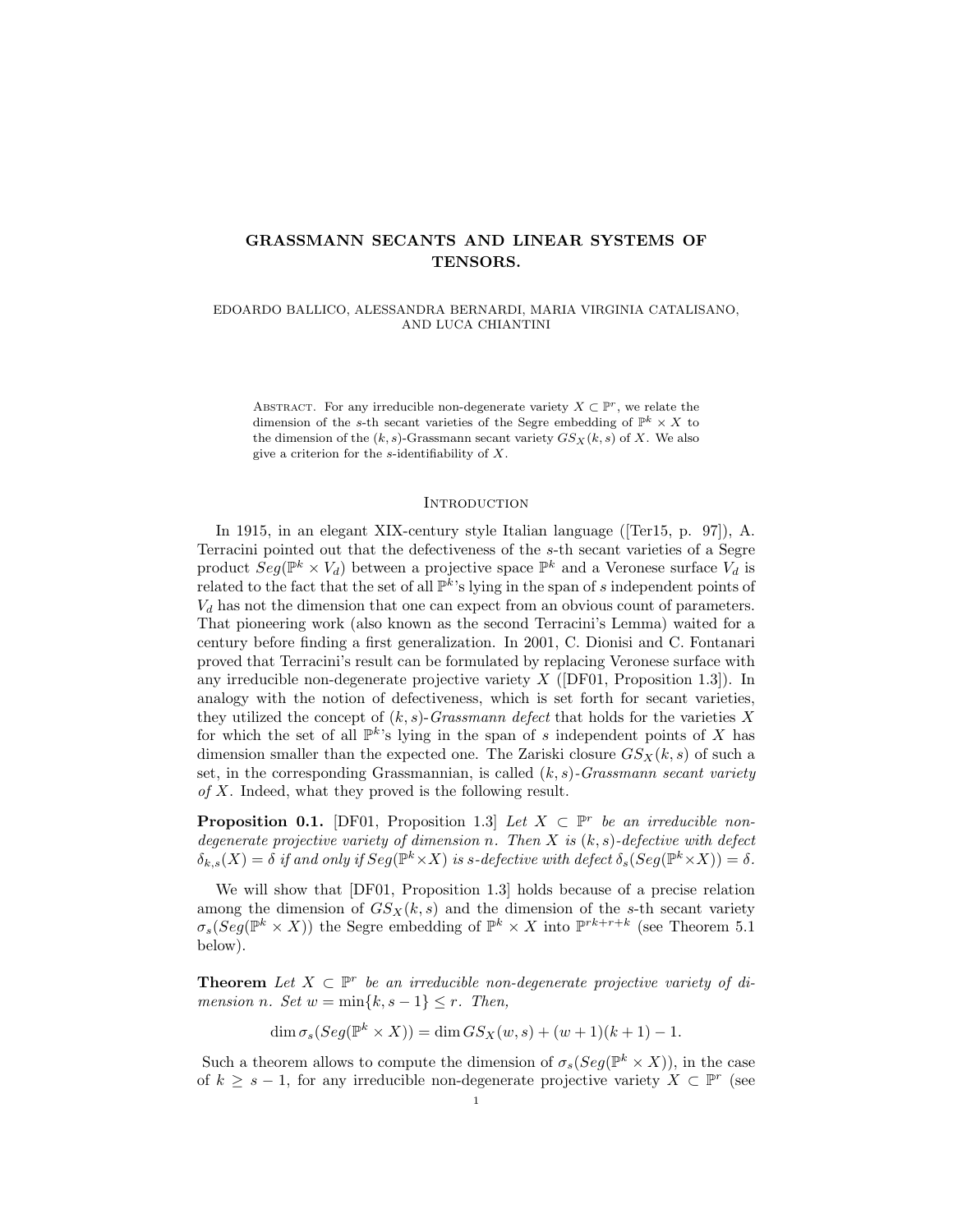Theorem 5.4). Moreover, such a result and its consequences endorse Conjecture 5.5 [AB09].

The key issue for the proof of Theorem 5.1 is the existence of a rational map  $\Phi$  between  $\sigma_s(Seg(\mathbb{P}^k \times X))$  and  $GS_X(w, s)$ . Given the natural way in which  $\Phi$ arises, it defies belief that its importance is limited to the proof of our Theorem 5.4. We devote the whole Section 2 to a detailed description of this map because we are persuaded that it will be a key tool for further investigations on secant varieties and applications. As an example, we show how it can be exploited to shed light on another problem whose importance is probably due to its numerous applications. Given s distinct points  $P_1, \ldots, P_s \in X$ , fix a projective linear subspace  $\Pi \subset \langle P_1, \ldots, P_s \rangle$ . How many more  $\mathbb{P}^{s-1}$  containing  $\Pi$  can be found among those that are s-secants to  $X$ ? When the answer to this question is: "No one besides  $\langle P_1, \ldots, P_s \rangle$ ", then  $\Pi$  is said to be X-identifiable. Moreover if the general element of  $GS_X(k, s)$  is contained in a unique  $\mathbb{P}^{s-1}$  s-secant to X, then we say that the  $(k, s)$ -identifiability holds for X. The identifiability properties are studied, for the case  $k = 0$ , because of their many applications (see, e.g. [Kru77], [DL06], [AMR09], [CC03], [Com02], [BC11], [CC02], [Mel09], [CO11], [KB09], [ERSS05], [CC11]). Our main contribution towards a solution of this problem follows from a direct application of the map  $\Phi$  above, and is summarized in the following two theorems (see Theorems 3.1 and 3.3 respectively).

**Theorem** Let  $k \leq s - 1 < r$ . The  $(k, s)$ -identifiability holds for X if and only if the s-identifiability holds for  $Seg(\mathbb{P}^k \times X)$ .

**Theorem** Let s be an integer such that  $r > sn + s - 1$  and X is not s-defective. Then for all integers  $k > 0$ ,  $k \leq s - 1$  such that

$$
sn + (k+1)(s-1-k) < (k+1)(r-k)
$$

the  $(k, s)$ -identifiability holds for X.

In the particular case in which the variety  $X$  itself is a standard Segre variety  $Seg(\mathbb{P}(V_1) \times \cdots \times \mathbb{P}(V_t))$ , for certain vector spaces  $V_i$ , then the identifiability properties allow to deduce many peculiar examples on linear systems of tensors  $\mathcal{E} \subset \mathbb{P}(V_1 \otimes \cdots \otimes V_t)$  (see Section 4). We like to stress here the Example 4.6 where we show that the general linear system of dimension 3 of matrices of type  $4 \times 4$  and rank  $s = 6$  is not identifiable and it is computed by exactly two sets of decomposable tensors (if the rank of the general linear system of dimension 3 of matrices of type  $4 \times 4$  is smaller than 6 then it is identifiable, while the general linear system of dimension 3 of matrices of type  $4 \times 4$  has rank 7).

In Section 1 we introduce all the basic definitions that will be needed throughout the paper and we fix some notation. Section 2 is entirely devoted to the description of the key tool of this paper, namely the ration map  $\Phi : \sigma_s(Seg(\mathbb{P}^k \times X)) \dashrightarrow$  $GS_X(w, s)$ . In Section 3 we make use of  $\Phi$  to study the identifiability properties of  $Seg(\mathbb{P}^k \times X)$  that will be applied in Section 4 for the particular case of linear systems of tensor. In Section 5 we prove the already quoted Theorems 5.1 and 5.4 and we show some interesting consequences of them in the particular case of X being a Segre-Veronese variety.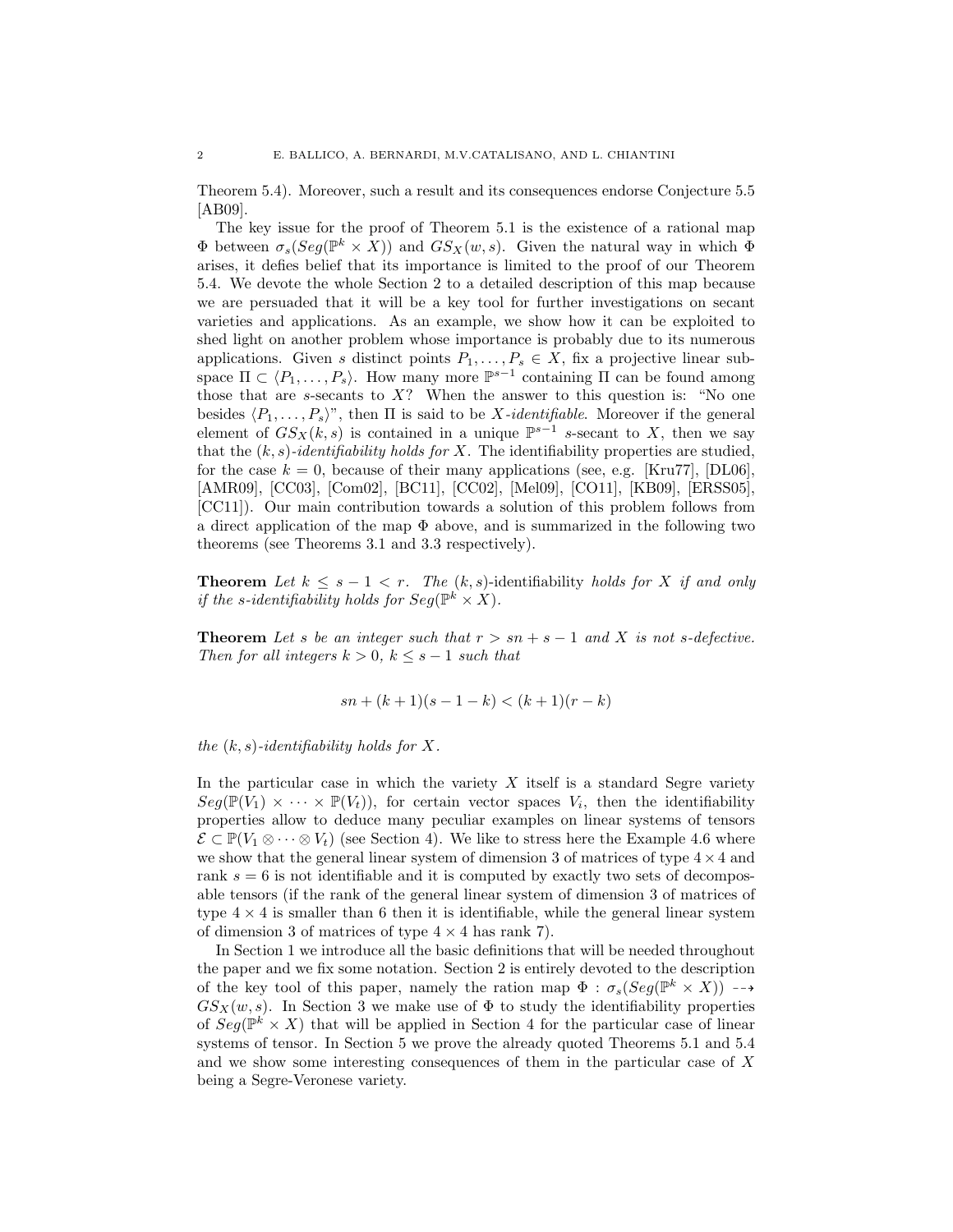#### 1. Preliminaries, Notation and Basic Definitions

Throughout this paper we will always work over an algebraically closed field K of characteristic 0. All the definitions that we give in this section olds for any irreducible non-degenerate projective variety Y contained in  $\mathbb{P}^m$ .

Let us recall the classical definition of *secant varieties* and the more modern concept of Grassmann secant varieties.

**Definition 1.1.** The s-th higher secant variety  $\sigma_s(Y)$  of Y, is the Zariski closure of the union of all projective linear spaces spanned by  $s$  distinct points of  $Y$ :

$$
\sigma_s(Y) := \overline{\bigcup_{P_1,\ldots,P_s \in Y} \langle P_1,\ldots,P_s \rangle} \subset \mathbb{P}^m.
$$

The expected dimension of  $\sigma_s(Y)$  is

(1) 
$$
exp \dim \sigma_s(Y) := \min \{s(\dim Y + 1) - 1; m\}.
$$

When  $\sigma_s(Y)$  does not have the expected dimension, Y is said to be s-defective, and the positive integer

$$
\delta_s(Y) := exp \dim \sigma_s(Y) - \dim \sigma_s(Y)
$$

is called the  $s$ -defect of Y.

The fact that  $\sigma_s(Y)$  can have dimension smaller than the expected one, is clearly explained by the well known Terracini's Lemma (the first one). We remark here a consequence that arises when interpreting Terracini's Lemma in terms of fat points (see [CGG11, Section 2]).

**Remark 1.2.** Let  $P_1, \ldots, P_s \in Y \subset \mathbb{P}^m$  be generic distinct points and consider the 0-dimensional scheme of s 2-fat points  $Z \subset Y$  defined by the ideal sheaf  $\mathcal{I}_Z$  =  $\mathcal{I}_{P_1}^2 \cap \cdots \cap \mathcal{I}_{P_s}^2 \subset \mathcal{O}_Y.$ 

i) If  $H(Z, 1) = m + 1$ , then dim  $\sigma_t(Y) = m$  for all  $t \geq s$ .

ii) If  $H(Z, 1) = s(\dim Y + 1)$ , then  $\dim \sigma_t(Y) = t(\dim Y + 1) - 1$  for all  $t \leq s$ .

**Definition 1.3.** Let  $0 \leq k \leq s-1 \leq m$  be integers and let  $\mathbb{G}(k,m)$  be the Grassmannian of linear *k*-spaces contained in  $\mathbb{P}^m$ .

The  $(k, s)$ -Grassmann secant variety of Y, denoted with  $GS_Y(k, s)$ , is the closure in  $\mathbb{G}(k,m)$  of the set

 $\{\Lambda \in \mathbb{G}(k,m)|\Lambda \text{ lies in the linear span of } s \text{ independent points of } Y\}.$ 

Notice that, for  $k = 0$ , the Grassmann secant variety  $GS_Y(k, s)$  coincides with the secant variety  $\sigma_s(Y)$ .

The expected dimension of  $GS_Y(k, s)$  is the following (see eg. [CC08]):

(2)  $exp \dim GS_Y(k, s) = \min\{s(\dim Y) + (k+1)(s-1-k); (k+1)(m-k)\}.$ 

In analogy with the theory of classical secant varieties, we define the  $(k, s)$ -defect of Y as the integer:

$$
\delta_{k,s}(Y) := exp \dim GS_Y(k,s) - \dim GS_Y(k,s).
$$

We end this section by introducing the concept of *identifiability* which will be the core of Sections 3 and 4.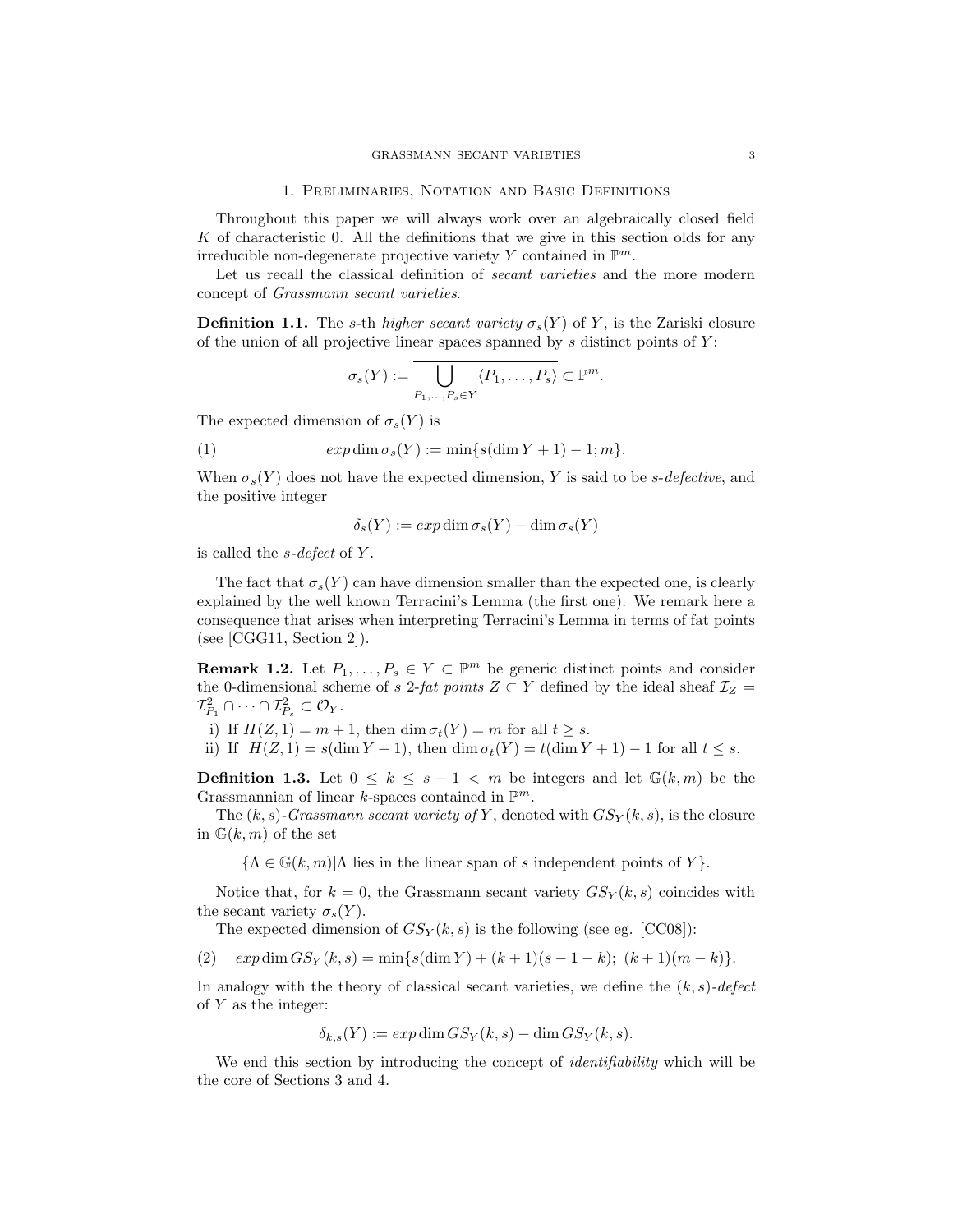**Definition 1.4.** Fix a linear subspace  $\Pi \subset \mathbb{P}^m$  (possibly a point) and let  $P_1, \ldots, P_s \in$ Y be distinct points. We say that  $\Pi$  is *computed by*  $P_1, \ldots, P_s \in Y$  if  $\Pi$  belongs to the linear span of the points  $P_i$ 's.

In this case, we say that  $P_1, \ldots, P_s$  provide a *decomposition* of  $\Pi$ .

The minimum integer s for which there exist s distinct points  $P_1, \ldots, P_s \in Y$ such that  $\Pi$  is computed by  $P_1, \ldots, P_s$ , is called the Y-rank of  $\Pi$ . We indicate it with  $r_Y(\Pi)$ .

**Definition 1.5.** Let Y and  $\Pi$  be as in Definition 1.4 and let s be the Y-rank of Π. We say that  $\Pi$  is Y-identifiable if there is a unique set of distinct points  $\{P_1,\ldots,P_s\} \subset Y$  whose span contains  $\Pi$ .

**Definition 1.6.** Let  $Y \subset \mathbb{P}^m$  as above. We say that the  $(k, s)$ -identifiability holds for Y if the general element of  $GS<sub>Y</sub>(k, s)$  has Y-rank equal to s and it is Y -identifiable.

When  $k = 0$ , we will often omit k and we will simply say that the *s*-identifiability holds for Y.

#### 2. THE MAP  $\Phi$

From now on, with  $X$  we will always denote an irreducible non-degenerate projective variety of dimension *n* contained in  $\mathbb{P}^r$ . For any integer  $k \geq 0$ , set  $N = rk + r + k$ and let  $\varphi : \mathbb{P}^k \times X \to \mathbb{P}^N$  be the Segre embedding of  $\mathbb{P}^k \times X$ . The image of  $\varphi$  is the Segre variety  $Seg(\mathbb{P}^k \times X) \subset \mathbb{P}^N$ .

The aim of this section is to study a projective rational map  $\Phi = \Phi(X, k, s)$ from the s-th secant variety  $\sigma_s(\mathbb{P}^k \times X)$  of the Segre variety  $Seg(\mathbb{P}^k \times X)$  into the Grassmann secant variety  $GS_X(k, s)$ .

We will give a definition of the morphism, in terms of local coordinates. Then, we will show how it allows to link the main secant properties of  $Seg(\mathbb{P}^k \times X)$  with the Grassmann-secant properties of X.

**Notation 2.1.** For any choice of  $t$  points

$$
A_i = (a_{i,0}, \dots, a_{i,r}) \in K^{r+1}, \quad 1 \le i \le t,
$$

we denote by  $(A_1, \ldots, A_t)$  the  $t(r + 1)$ -uple

$$
(a_{1,0},\ldots,a_{1,r},\ldots,a_{t,0},\ldots,a_{t,r}).
$$

Let  $(\lambda_0, \ldots, \lambda_k)$  and  $(x_0, \ldots, x_r)$  be sets of homogeneous coordinates for the points  $\Lambda \in \mathbb{P}^k$  and  $P \in X$ , respectively.

Consider the point  $\varphi(\Lambda, P) \in Seg(\mathbb{P}^k \times X)$ , so that, in coordinates:

 $\varphi(\Lambda, P) = (\lambda_0 x_0, \ldots, \lambda_0 x_r, \lambda_1 x_0, \ldots, \lambda_1 x_r, \ldots, \lambda_k x_0, \ldots, \lambda_k x_r).$ 

Accordingly with the previous notation, we have:

$$
\varphi(\Lambda, P) = (\lambda_0 P, \dots, \lambda_k P).
$$

Let A be a general point in  $\sigma_s(Seg(\mathbb{P}^k \times X))$ . Then there exist s distinct points  $\Lambda_1,\ldots,\Lambda_s \in \mathbb{P}^k$  and s distinct points  $P_1,\ldots,P_s \in X$  such that  $A \in$  $\langle \varphi(\Lambda_1, P_1), \ldots, \varphi(\Lambda_s, P_s) \rangle.$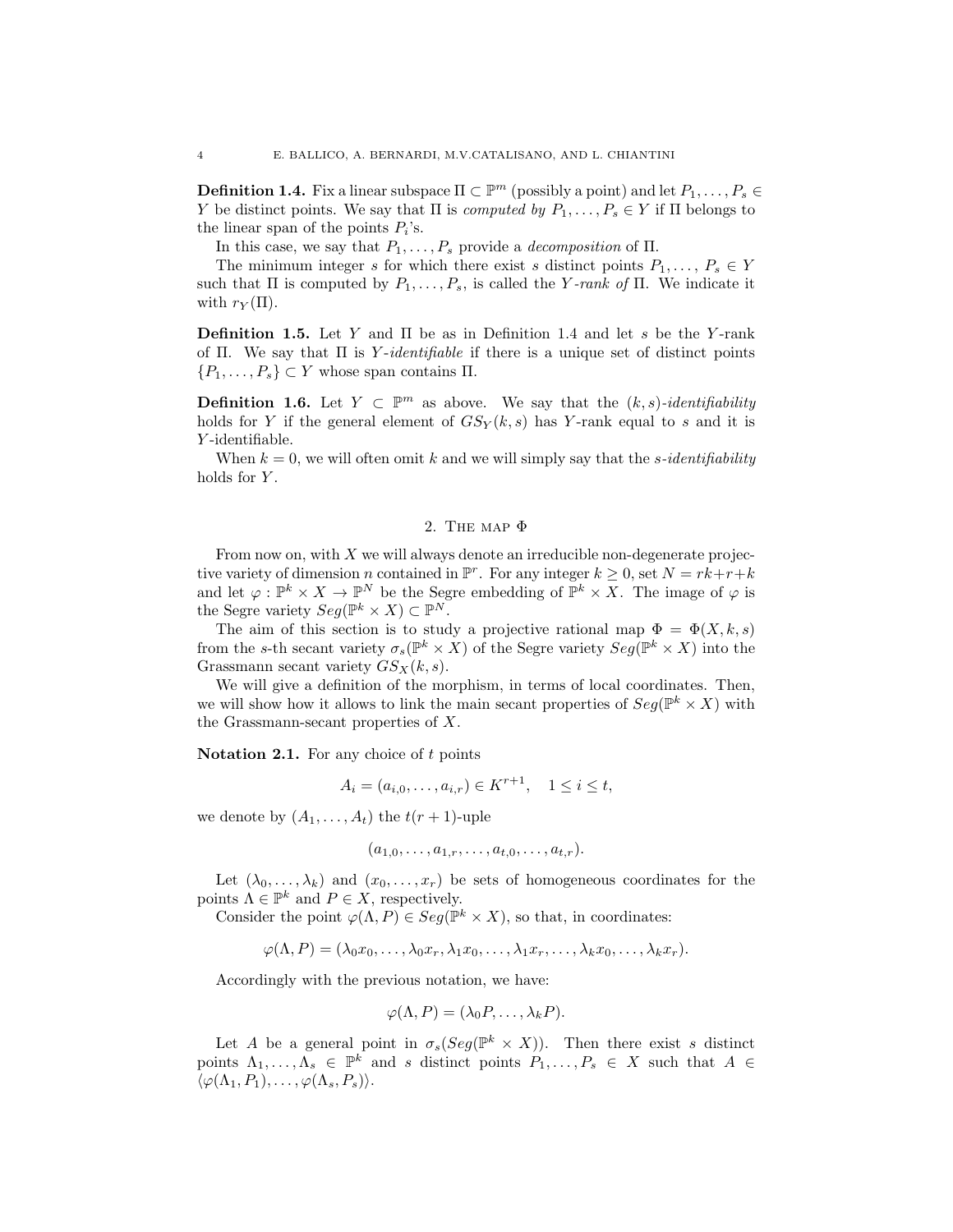Choose a set of homogeneous coordinates  $(a_0, \ldots, a_N)$  for A. By a suitable choice of the homogeneous coordinates  $(\lambda_{i,0},\ldots,\lambda_{i,k})$  of the points  $\Lambda_i$ , we can write:

$$
A = (a_0, \dots, a_N) = \varphi(\Lambda_1, P_1) + \dots + \varphi(\Lambda_s, P_s) =
$$
  
=  $(\lambda_{1,0}P_1, \dots, \lambda_{1,k}P_1) + \dots + (\lambda_{s,0}P_s \dots, \lambda_{s,k}P_s).$ 

In the previous notation, this amounts to write

$$
A = (\lambda_{1,0}P_1 + \cdots + \lambda_{s,0}P_s, \ldots, \lambda_{1,k}P_1 + \cdots + \lambda_{s,k}P_s).
$$

For any general point A as above, we set:

(3) 
$$
\Phi(A) = \langle \lambda_{1,0} P_1 + \cdots + \lambda_{s,0} P_s, \ldots, \lambda_{1,k} P_1 + \cdots + \lambda_{s,k} P_s \rangle.
$$

Observe that, since A is general, then the right side of the equality represents a linear space of dimension  $w = \min\{s - 1, k\}.$ 

We want to show that, in this way, we get indeed a rational map

$$
\Phi : \sigma_s(Seg(\mathbb{P}^k \times X)) \dashrightarrow GS_X(w, s).
$$

The map  $\Phi$  is well defined, if

$$
(\alpha a_0, \dots, \alpha a_N), \quad \alpha \in K - \{0\}
$$

is another set of homogeneous coordinates of A, then

$$
\alpha(a_0,\ldots,a_N)=\alpha(\lambda_{1,0}P_1+\cdots+\lambda_{s,0}P_s,\ldots,\lambda_{1,k}P_1+\cdots+\lambda_{s,k}P_s),
$$

and in this case, obviously,  $\lambda_{1,i}P_1 + \cdots + \lambda_{s,i}P_s$  and  $\alpha(\lambda_{1,i}P_1 + \cdots + \lambda_{s,i}P_s)$ , for  $0 \leq i \leq k$ , represent the same projective points.

Moreover, if there exist points  $\mathcal{M}_i = (\mu_{i,0}, \dots, \mu_{i,k}) \in \mathbb{P}^k$  and  $Q_i = (y_{i,0}, \dots, y_{i,r}) \in$  $X$  such that

$$
A=(a_0,\ldots,a_N)=\varphi(\mathcal{M}_1,Q_1)+\cdots+\varphi(\mathcal{M}_s,Q_s),
$$

we get the following equality of  $(r + 1)(k + 1)$ -tuples:

$$
(\lambda_{1,0}P_1 + \dots + \lambda_{s,0}P_s, \dots, \lambda_{1,k}P_1 + \dots + \lambda_{s,k}P_s) =
$$
  
= (\mu\_{1,0}Q\_1 + \dots + \mu\_{s,0}Q\_s, \dots, \mu\_{1,k}Q\_1 + \dots + \mu\_{s,k}Q\_s).

Hence

(4) 
$$
\lambda_{1,i}P_1 + \cdots + \lambda_{s,i}P_s = \mu_{1,i}Q_1 + \cdots + \mu_{s,i}Q_s; \quad i = 0,\ldots,k.
$$

It follows that  $\Phi$  is consistent.

Next, we give a characterization of points belonging to the inverse image  $\Phi^{-1}(\Pi)$ of a space  $\Pi \in GS_X(k, s)$ .

**Lemma 2.2.** Let  $w = \min\{k, s - 1\} \leq r$  and take a general point  $\Pi \in GS_X(w, s)$ . Assume  $\Pi \subset \langle P_1, \ldots, P_s \rangle$  for  $P_1, \ldots, P_s \in X$  distinct points. Let B be a general element in  $\Phi^{-1}(\Pi)$ . Hence there exist points  $\mathcal{N}_1, \ldots, \mathcal{N}_s \in \mathbb{P}^k$  such that

$$
B=\varphi(\mathcal{N}_1,P_1)+\cdots+\varphi(\mathcal{N}_s,P_s).
$$

Proof. Let us stress, before beginning the proof, that the generality hypothesis on  $\Pi$  and  $B$  are crucial, for the argument.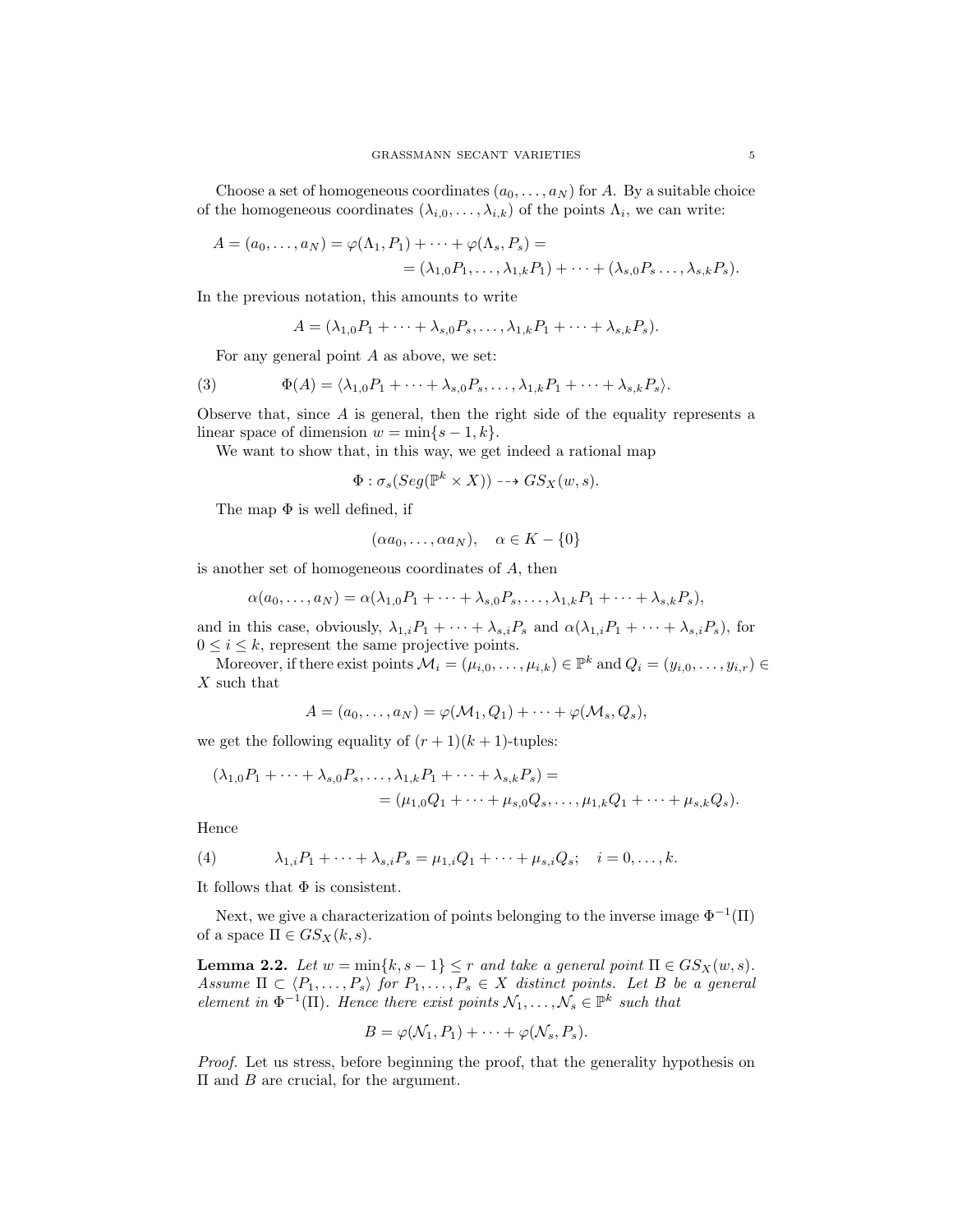By definition, we know that there are points  $Q_1, \ldots, Q_s \in X$  and  $\mathcal{M}_1, \ldots, \mathcal{M}_s \in$  $\mathbb{P}^k$ , with  $\mathcal{M}_i = (\mu_{i,0}, \dots, \mu_{i,k})$  for  $i = 1, \dots, s$ , such that

$$
B = \varphi(M_1, Q_1) + \dots + \varphi(M_s, Q_s) =
$$
  
= (\mu\_{1,0}Q\_1, \dots, \mu\_{1,k}Q\_1) + \dots + (\mu\_{s,0}Q\_s \dots, \mu\_{s,k}Q\_s).

Since

$$
\Phi((\mu_{1,0}Q_1,\ldots,\mu_{1,k}Q_1)+\cdots+(\mu_{s,0}Q_s\ldots,\mu_{s,k}Q_s))=\\ = \langle \mu_{1,0}Q_1+\cdots+\mu_{s,0}Q_s,\ldots,\mu_{1,k}Q_1+\cdots+\mu_{s,k}Q_s \rangle
$$

and

$$
\Pi = \langle \lambda_{1,0} P_1 + \dots + \lambda_{s,0} P_s, \dots, \lambda_{1,k} P_1 + \dots + \lambda_{s,k} P_s \rangle
$$

it follows that each point  $\mu_{1,i}Q_1 + \cdots + \mu_{s,i}Q_s$ ,  $(i = 0, \ldots, k)$ , lies in the span of the points  $\lambda_{1,j}P_1 + \cdots + \lambda_{s,j}P_s$ ,  $(j = 0, \ldots, k)$ .

By the definition of  $w$  and by the generality of  $\Pi$ , we may assume that the points  $\lambda_{1,j}P_1 + \cdots + \lambda_{s,j}P_s$ ,  $(j = 0, \ldots, w)$  are independent. It follows that, both for  $w = s - 1$  or for  $w = k$ , there are coefficients  $\alpha_{i,j} \in K$ , such that

$$
\mu_{1,i}Q_1 + \dots + \mu_{s,i}Q_s = \sum_{j=0}^w \alpha_{i,j} (\lambda_{1,j} P_1 + \dots + \lambda_{s,j} P_s) =
$$
  
=  $\left(\sum_{j=0}^w \alpha_{i,j} \lambda_{1,j}\right) P_1 + \dots + \left(\sum_{j=0}^w \alpha_{i,j} \lambda_{s,j}\right) P_s$ 

for  $i = 0, \ldots, k$ .

So, by setting  $\nu_{h,i} = \left( \sum_{j=0}^w \alpha_{i,j} \lambda_{h,j} \right)$ , we have

$$
\mu_{1,i}Q_1 + \cdots + \mu_{s,i}Q_s = \nu_{1,i}P_1 + \cdots + \nu_{s,i}P_s
$$
,  $i = 0, \ldots, k$ .

Hence we get:

$$
B = (\mu_{1,0}Q_1 + \dots + \mu_{s,0}Q_s, \dots, \mu_{1,k}Q_1 + \dots + \mu_{s,k}Q_s) =
$$
  
=  $(\nu_{1,0}P_1 + \dots + \nu_{s,0}P_s, \dots, \nu_{1,k}P_1 + \dots + \nu_{s,k}P_s) =$   
=  $(\nu_{1,0}P_1, \dots, \nu_{1,k}P_1) + \dots + (\nu_{s,0}P_s, \dots, \nu_{s,k}P_s) =$   
=  $\varphi(\mathcal{N}_1, P_1) + \dots + \varphi(\mathcal{N}_s, P_s),$ 

where  $\mathcal{N}_i = (\nu_{i,0}, \dots, \nu_{i,k}) \in \mathbb{P}^k$  for all *i*.

#### 3. Some consequences on the identifiability of general points

The previous construction of the map  $\Phi$  in Section 2, as well as Lemma 2.2, determine the following analogue of the main Theorem in [DF01], for identifiability.

**Theorem 3.1.** Let  $k \leq s-1 < r$ . The  $(k, s)$ -identifiability holds for X if and only if the s-identifiability holds for  $Seg(\mathbb{P}^k \times X)$ .

*Proof.* Let  $\Pi$  be a general element of  $GS_X(k, s)$ . If there exist two different sets of distinct points  $\{P_1, \ldots, P_s\}, \{Q_1, \ldots, Q_s\} \subset X$  such that

$$
\Pi \subset \langle P_1, \ldots, P_s \rangle
$$
 and  $\Pi \subset \langle Q_1, \ldots, Q_s \rangle$ ,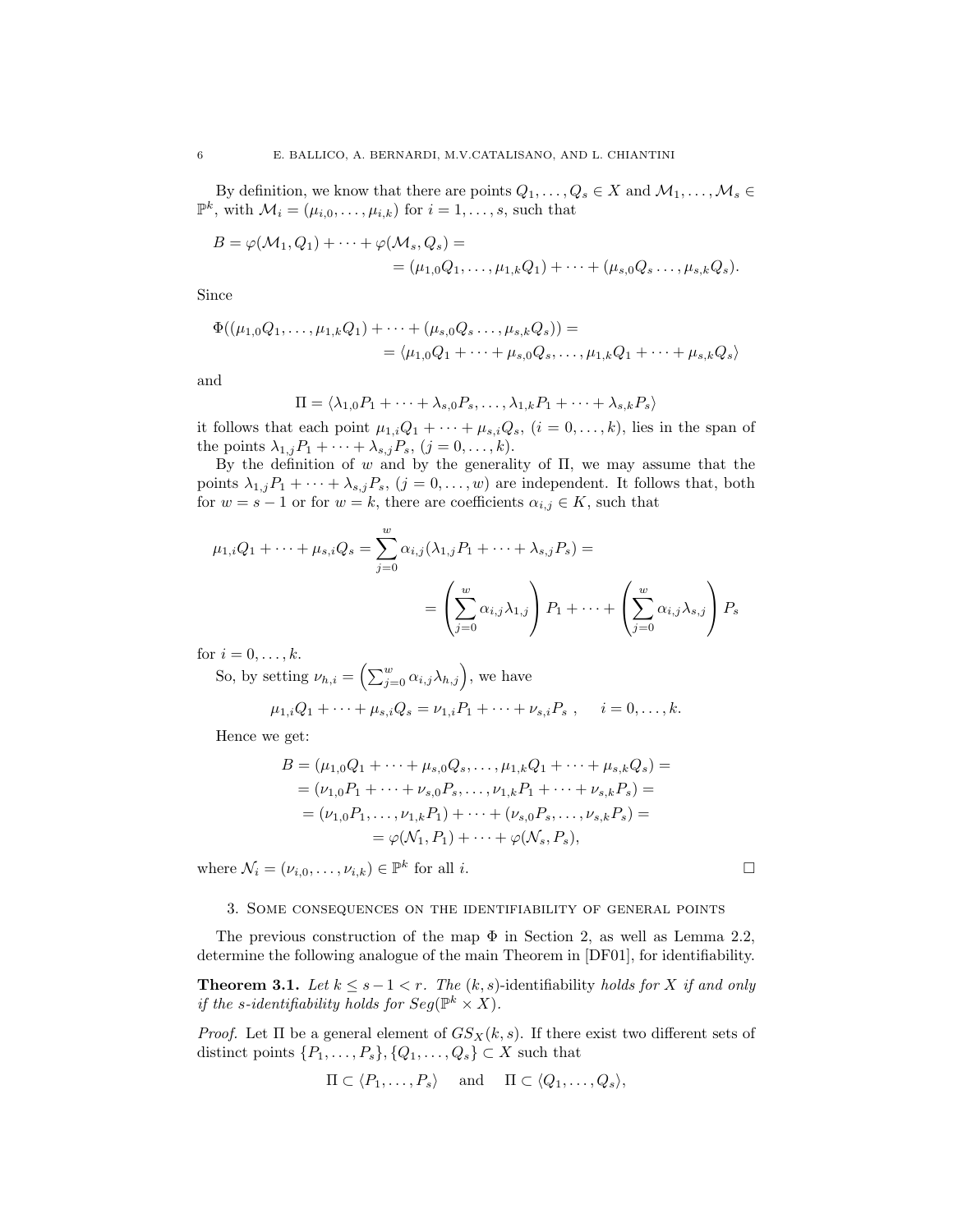then, by Lemma 2.2, for a general point B in  $\Phi^{-1}(\Pi)$ , we have points  $\mathcal{M}_i$ 's and  $\mathcal{N}_i$ 's in  $\mathbb{P}^k$ ,  $i = 1, \ldots, s$ , with:

$$
B = \varphi(\mathcal{M}_1, Q_1) + \cdots + \varphi(\mathcal{M}_s, Q_s) = \varphi(\mathcal{N}_1, P_1) + \cdots + \varphi(\mathcal{N}_s, P_s).
$$

Since  $\{P_1, \ldots, P_s\} \neq \{Q_1, \ldots, Q_s\}$ , we get that B lies in the span of two distinct sets of points of  $Seg(\mathbb{P}^k \times X)$ .

Now let A be a general element of  $\sigma_s(Seg(\mathbb{P}^k \times X))$ . If

$$
A = \varphi(\Lambda_1, P_1) + \dots + \varphi(\Lambda_s, P_s) = \varphi(\mathcal{M}_1, Q_1) + \dots + \varphi(\mathcal{M}_s, Q_s)
$$

are two different decompositions of A, then, by the definition of  $\Phi$ ,  $\Pi = \Phi(A)$  lies in the span of the two sets of points  $\{P_1, \ldots, P_s\}$  and  $\{Q_1, \ldots, Q_s\}$ . It suffices to prove that these two sets of points are distinct.

Since A is general, we may assume that the two sets of points are both independent. Since:

$$
\lambda_{1,i}P_1 + \dots + \lambda_{s,i}P_s = \mu_{1,i}Q_1 + \dots + \mu_{s,i}Q_s, \quad i = 0, \dots, k,
$$

then  $\{P_1, \ldots, P_s\} = \{Q_1, \ldots, Q_s\}$  implies  $\lambda_{j,i} = \mu_{j,i}$  for all j, i. This contradicts the fact that the two decompositions of A are different.

**Corollary 3.2.** If the codimension of X is bigger than s, then  $Seg(\mathbb{P}^{s-1} \times X)$  is s-identifiabile.

*Proof.* Enough to observe that the general s-secant  $(s - 1)$ -space cuts X only in s points, thus it is obvious that a general  $(s - 1)$ -space contained in a s-secant  $(s - 1)$ -space, is contained in just one of them!

Then, since under our numerical assumptions we have  $r-n > s$  (hence  $s-1 < r$ ), we may use the previous theorem to get the conclusion.

Using a result of [BC11], which, in turn, is based on the main result of [CGG11], we are able to prove a criterion for the Grassmann identifiability.

**Theorem 3.3.** Let s be an integer such that  $r > sn + s - 1$  and X is not s-defective. Then for all integers  $k > 0$ ,  $k \leq s - 1$  such that

$$
sn + (k+1)(s-1-k) < (k+1)(r-k)
$$

the  $(k, s)$ -identifiability holds for X.

*Proof.* Theorem 3.1 says that  $(k, s)$ -identifiability holds for X when s-identifiability holds for  $Seg(\mathbb{P}^k \times X)$ . Under our numerical assumptions, the s-secant variety of  $Seg(\mathbb{P}^k \times X)$  cannot cover the linear span of  $Seg(\mathbb{P}^k \times X)$ . Thus we may apply the main theorem of [BC11], and conclude that  $Seg(\mathbb{P}^k \times X)$  is s-identifiable.

Indeed, the proof of Theorem 3.1 can be enhanced, to give the following, more precise result:

**Proposition 3.4.** Let  $w$ ,  $\Pi$ ,  $B$  be as in Lemma 2.2. The following two sets:

$$
\mathcal{E}(\Pi) = \{ (P_1, \ldots, P_s) \in X^s \mid \Pi \subset \langle P_1, \ldots, P_s \rangle \}
$$

 $\mathcal{E}(B) = \{(P_1,\ldots,P_s) \in X^s \mid \exists \mathcal{N}_1,\ldots,\mathcal{N}_s \in \mathbb{P}^k \text{ with } B \in \langle (\mathcal{N}_1,P_1),\ldots,(\mathcal{N}_s,P_s) \rangle \}$ 

have the same cardinality.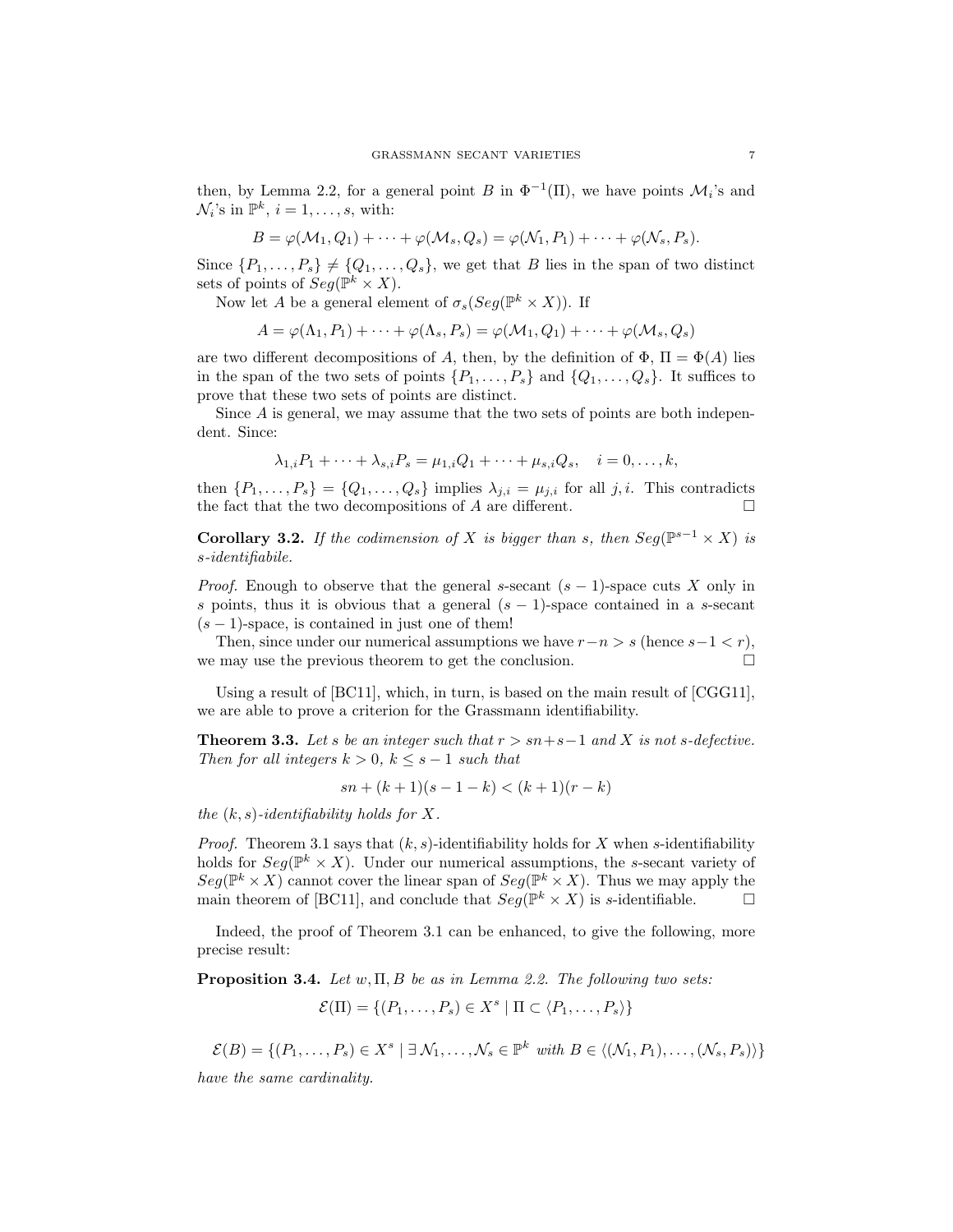Proof. Almost immediate, following the proof of Theorem 3.1. The unique warning is that the set  $\{P_1, \ldots, P_s\}$  that we use in the argument, must be independent. Since  $\Pi, B$  are general, this is true for all the elements of  $\mathcal{E}(B)$  or  $\mathcal{E}(\Pi)$ , when these sets are finite, and for infinitely many elements, when they are infinite.  $\Box$ 

To be even more precise, the sets  $\mathcal{E}(\Pi)$  and  $\mathcal{E}(B)$  can be endowed with a quasiprojective structure and Lemma 2.2 shows indeed that there exists a birational map  $\mathcal{E}(\Pi) \to \mathcal{E}(B)$ .

We will not explore this point of view any further, because we do not need it in the sequel.

#### 4. Linear systems of tensors

In this section, we collect some consequences of the previous theory, trying to explain properly its range of application.

We consider a linear space V over K of tensors of type  $n_1 + 1, \ldots, n_t + 1$ . A linear system of tensors is just a linear subspace of  $V$ . In the projective setting, tensors of type  $n_1+1, \ldots, n_t+1$ , up to scalar multiplication, determine a projective space  $\mathbb{P}^M$ , where  $M = (\Pi n_i) - 1$ . A linear system of tensors is a linear subspace  $\mathcal E$ of  $\mathbb{P}^M$ .

We take the *dimension* of  $\mathcal E$  to be the *projective* dimension of the linear subspace associated to  $\mathcal E$  (i.e. the affine dimension, minus 1).

Inside the space of tensors, there is the subvariety  $X$  of decomposable tensors, which corresponds to the Segre embedding  $X = Seg(\mathbb{P}^{n_1} \times \cdots \times \mathbb{P}^{n_t}) \subset \mathbb{P}^M$ .

**Definition 4.1.** We say that the linear system  $\mathcal E$  of tensors is *computed* by s decomposable tensors  $P_1, \ldots, P_s \in X$  if for all  $P \in \mathcal{E}$  there are scalars  $a_1, \ldots, a_s$ such that:

$$
P = a_1 P_1 + \cdots + a_s P_s.
$$

Geometrically, this means that the linear space associated to  $\mathcal E$  lies in the span of the points  $P_1, \ldots, P_s$ .

We say that  $\mathcal E$  has rank s if s is the minimum such that there are s tensors in X which compute  $\mathcal{E}$ .

We say that a linear system  $\mathcal E$  of rank s is *identifiable* if there exists a unique set of s decomposable tensors, that compute  $\mathcal{E}$ .

We say that tensors of type  $n_1 + 1, \ldots, n_t + 1$  are  $(k, s)$ -identifiable if the general linear system  $\mathcal E$  of such tensors, of dimension k and rank s, is identifiable.

It is immediate to see that the previous terminology is consistent with the general terminology of the paper, once one consider the linear subspace associated to a linear system.

The map  $\Phi$  constructed in the previous sections maps a tensor P of type  $k +$  $1, n_1 + 1, \ldots, n_t + 1$  to a linear system of dimension k of tensors of type  $n_1$  +  $1, \ldots, n_t + 1$ . Roughly speaking, the map takes the tensor T to the linear space generated by its  $k + 1$  slices along the first direction.

Thus, all the results in the previous section apply to the identifiability of linear systems of tensors. In particular, for instance, we see that:

#### Remark 4.2.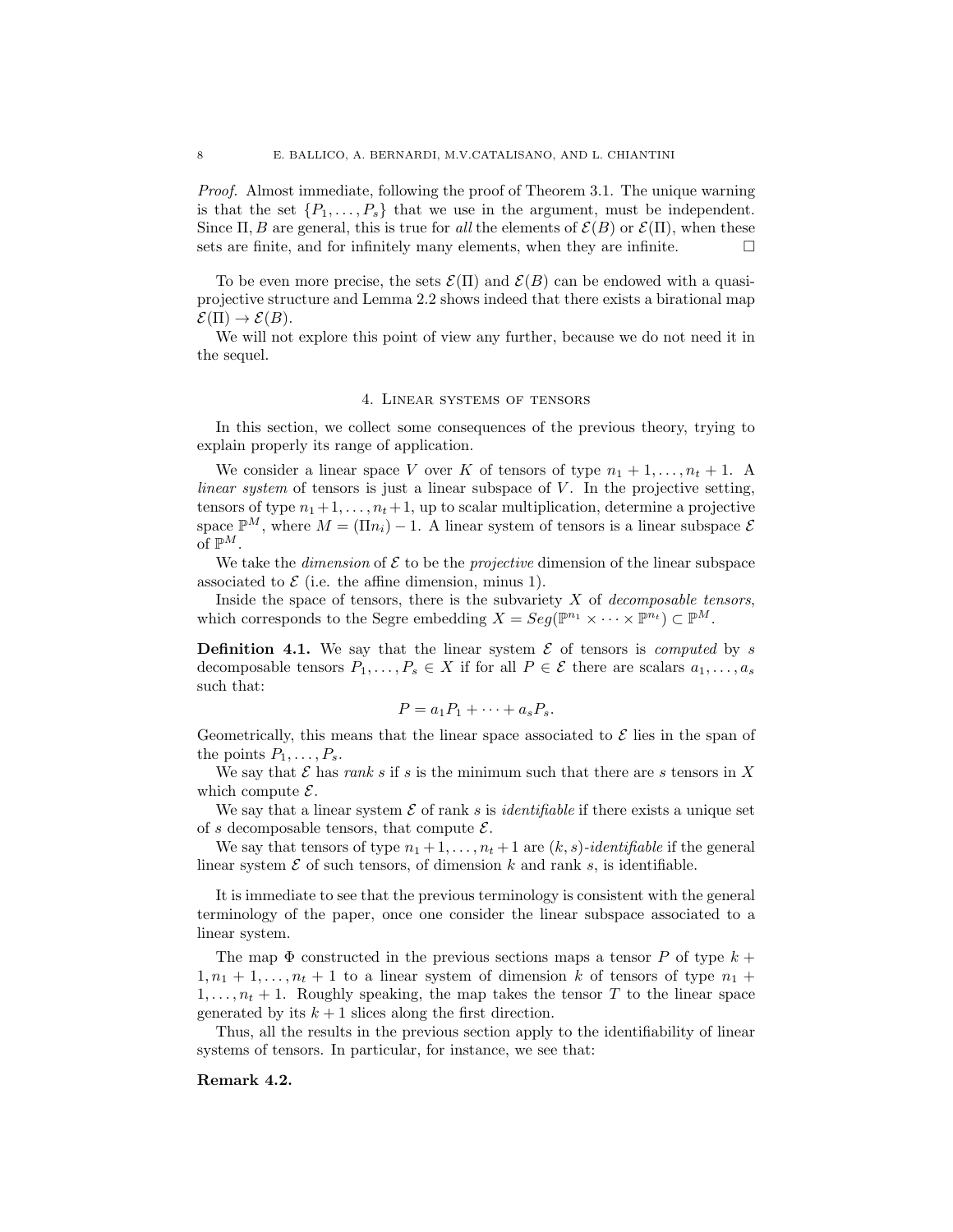- (i) The general linear systems of dimension k of tensors of type  $n_1+1, \ldots, n_t+1$ has rank s if and only if s is the minimum such that the secant variety  $\sigma_s(\mathbb{P}^k\times\mathbb{P}^{n_1}\times\cdots\times\mathbb{P}^{n_t})$  covers the projective space  $\mathbb{P}^N$ ,  $N=(M+1)(k+1)$  $1) - 1.$
- (ii) There are exactly  $q$  sets of decomposable tensors that compute a general linear system of tensors of type  $n_1 + 1, \ldots, n_t + 1$  if and only if there are exactly q decomposable tensors that compute a general tensors of type  $k+1, n_1+1, \ldots, n_t+1.$
- (iii) Tensors of type of type  $n_1 + 1, \ldots, n_t + 1$  are  $(k, s)$ -identifiable if and only if tensors of type  $k + 1, n_1 + 1, \ldots, n_t + 1$  are s-identifiable.

Let us see how the previous remarks allows to translate some known facts about tensors to facts about linear systems of tensors.

**Example 4.3.** For  $m > 4$ , the general linear pencil of tensors of type  $2 \times \cdots \times 2$ ,  $(m\text{-}times)$  has rank  $\lceil 2^m/(m+1) \rceil$ .

The general linear pencil as above, of rank  $s \leq 2^{m-1}/m$ , is identifiable.

The first fact follows from the main result in [CGG11]. The second, from the main result of [BC11].

**Example 4.4.** The general linear pencil of tensors of type  $2 \times 2 \times 2 \times 2$  has rank 6.

The general linear pencil of tensors of type  $2 \times 2 \times 2 \times 2$ , of rank  $s < 5$ , is identifiable.

The general linear pencil of tensors of type  $2 \times 2 \times 2 \times 2$ , of rank 5, is NOT identifiable: it is computed by exactly two sets of decomposable tensors.

Just use the main results in [CGG11], and Proposition 4.1 of [BC11].

There are also results for linear systems of matrices, which, as far as we know, cannot be found in the classical literature.

Example 4.5. The general linear system of rank s and dimension  $c-1$ , of matrices of type  $a \times b$ , with  $a \leq b \leq c$ , is identifiable, as soon as  $s \leq ab/16$ .

It follows from the main result in [CO11].

**Example 4.6.** The general linear system of dimension 3 of matrices of type  $4 \times 4$ has rank 7.

The general linear system of dimension 3 of matrices of type  $4 \times 4$  and rank  $s < 6$ is identifiable.

The general linear system of dimension 3 of matrices of type  $4 \times 4$  and rank  $s = 6$ is NOT identifiable: it is computed by exactly two sets of decomposable tensors.

Use the main results in [AOP09], and Theorem 1.3 of [CO11].

Tons of similar results, about the identifiability of linear systems of tensors, can be found by rephrasing, from the point of view of Remark 4.2 the examples that the reader can find in [Kru77], [DL06], [Lic85], [CGG11], [BC11], [AOP09], [CO11], [BCO] etc.

We will not get further on this subject.

5. Some consequences on the dimension of secant varieties of Segre **VARIETIES** 

The construction introduced with the map  $\Phi$  in Section 2, as well as the obvious remark at the beginning of the proof of Corollary 3.2, allow us to reproduce the proof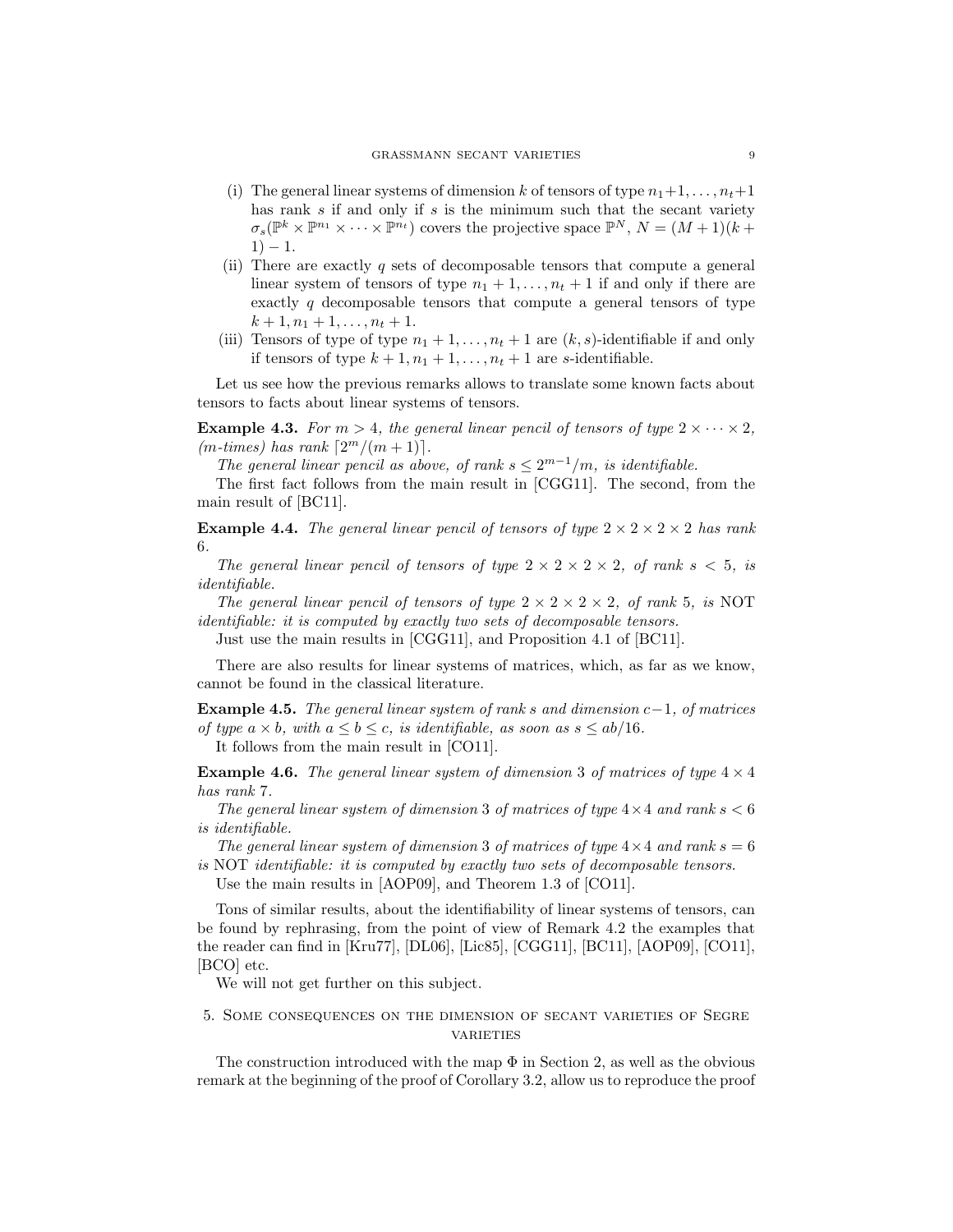of the main result in [DF01], and also provide some new results on the defectivity of Segre varieties, which seem missing in the literature.

Let us start with a result on the relation between the dimension of  $\sigma_s(Seg(\mathbb{P}^k \times$  $(X)$ ) and  $GS_X(w, s)$ .

**Theorem 5.1.** Assume, as always,  $w = \min\{k, s - 1\} \leq r$ . Then we have:

$$
\dim \sigma_s(Seg(\mathbb{P}^k \times X)) = \dim GS_X(w, s) + (w+1)(k+1) - 1.
$$

Proof. Let  $\Pi$  be a general element of  $GS_X(w, s)$ , that is,  $\Pi$  is a w-space contained in  $\langle P_1, \ldots, P_s \rangle$ , where the  $P_i$  are independent points of X.

If we prove that dim  $\Phi^{-1}(\Pi) = (w+1)(k+1) - 1$ , we are done.

Even if  $w < k$ , we can fix scalars  $\lambda_{i,j} \in K$ , with  $i = 1, ..., s$  and  $j = 0, ..., k$ , such that

$$
\Pi = \langle \lambda_{1,0} P_1 + \cdots + \lambda_{s,0} P_s, \ldots, \lambda_{1,k} P_1 + \cdots + \lambda_{s,k} P_s \rangle.
$$

Consider the points  $\Lambda_i = (\lambda_{i,0}, \ldots, \lambda_{i,k}) \in \mathbb{P}^k$ , and let

(5) 
$$
A = \varphi(\Lambda_1, P_1) + \cdots + \varphi(\Lambda_s, P_s) \in \sigma_s(Seg(\mathbb{P}^k \times X)).
$$

Obviously  $A \in \Phi^{-1}(\Pi)$  and, for a general choice of the scalars, A will be a general point of  $\Phi^{-1}(\Pi)$ .

Since  $s < r + 1$ , without loss of generality, we may assume that the  $P_i$  are coordinate points, say

$$
P_1 = (1, 0, \dots, 0), P_2 = (0, 1, \dots, 0), \dots, P_s = (0, \dots, 0, 1, \dots, 0).
$$

With this choice of coordinates, it is easy to see that

$$
\Phi(A) = \langle (\lambda_{1,0}, \lambda_{2,0}, \ldots, \lambda_{s,0}, 0, \ldots, 0), \ldots, (\lambda_{1,k}, \lambda_{2,k}, \ldots, \lambda_{s,k}, 0, \ldots, 0) \rangle,
$$

Now, fix another general point  $B \in \Phi^{-1}(\Pi)$ . By Lemma 2.2, we know that there are points  $\mathcal{M}_i = (\mu_{i,0}, \dots, \mu_{i,k}) \in \mathbb{P}^k$  with

$$
B = \varphi(\mathcal{M}_1, P_1) + \cdots + \varphi(\mathcal{M}_s, P_s)
$$

and so:

$$
\Phi(B) = \langle (\mu_{1,0}, \mu_{2,0}, \ldots, \mu_{s,0}, 0, \ldots, 0), \ldots, (\mu_{1,k}, \mu_{2,k}, \ldots, \mu_{s,k}, 0, \ldots, 0) \rangle.
$$

Since  $\Phi(A) = \Phi(B)$ , in the case  $w = k \leq s - 1$ , it follows that each point  $(\mu_{1,i}, \mu_{2,i}, \ldots, \mu_{s,i}, 0, \ldots, 0), (i = 0, \ldots, k)$ , lies in the span of the  $k+1$  points  $(\lambda_{1,j}, \lambda_{2,j}, \ldots, \lambda_{s,j}, 0, \ldots, 0), (j = 0, \ldots, k).$ 

In case  $w = s-1 < k$ , each point  $(\mu_{1,i}, \mu_{2,i}, \ldots, \mu_{s,i}, 0, \ldots, 0)$ ,  $(i = 0, \ldots, k)$ , lies in the span of  $w+1$  independent points among the  $k+1$  points  $(\lambda_{1,j}, \lambda_{2,j}, \ldots, \lambda_{s,j}, 0, \ldots, 0)$ ,  $(j = 0, \ldots, k)$ , and we may assume that these  $w + 1$  independent points are  $(\lambda_{1,j}, \lambda_{2,j}, \ldots, \lambda_{s,j}, 0, \ldots, 0)$ , with  $j = 0, \ldots, w$ .

In other words, there exist  $(w + 1)(k + 1)$  elements  $\alpha_{i,j} \in K$  s.t.

$$
(\mu_{1,i}, \mu_{2,i}, \dots, \mu_{s,i}, 0, \dots, 0) = \sum_{j=0}^{w} \alpha_{i,j}(\lambda_{1,j}, \lambda_{2,j}, \dots, \lambda_{s,j}, 0, \dots, 0),
$$

where  $i = 0, \ldots, k$ .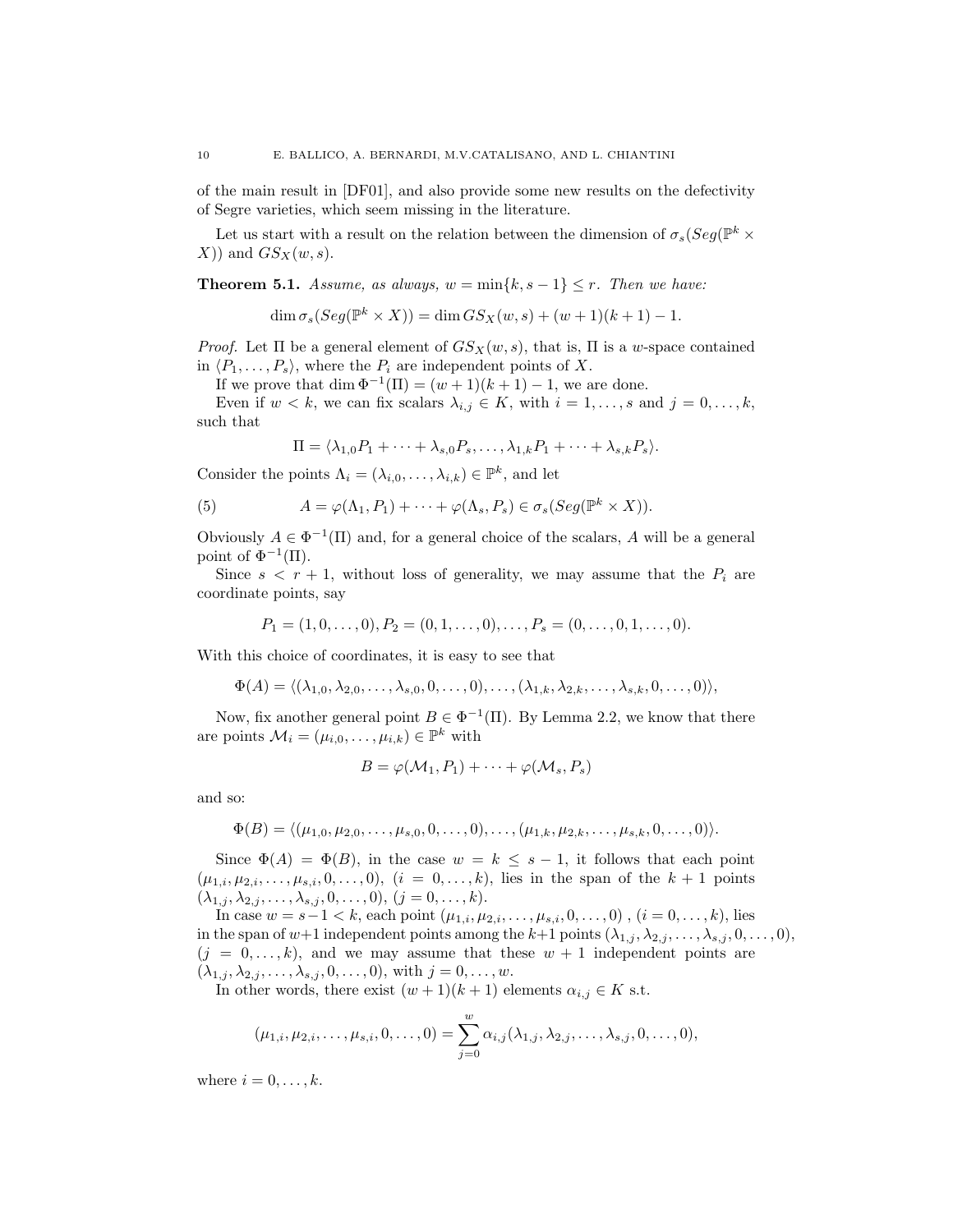Equivalently, the following linear system

$$
\begin{pmatrix}\nM & 0 & 0 & \dots & 0 & 0 \\
0 & M & 0 & \dots & 0 & 0 \\
\vdots & \vdots & \ddots & \vdots & \ddots & \vdots \\
0 & \dots & 0 & \dots & 0 & M\n\end{pmatrix}\n\begin{pmatrix}\n\alpha_{0,0} \\
\vdots \\
\alpha_{0,k} \\
\alpha_{1,0} \\
\vdots \\
\alpha_{k,1} \\
\vdots \\
\alpha_{k,0} \\
\vdots \\
\alpha_{k,k}\n\end{pmatrix}\n=\n\begin{pmatrix}\n\mu_{1,0} \\
\vdots \\
\mu_{1,0} \\
\mu_{1,1} \\
\vdots \\
\mu_{1,k} \\
\vdots \\
\mu_{1,k} \\
\vdots \\
\mu_{s,k}\n\end{pmatrix}
$$

where  $M =$  $\sqrt{ }$  $\overline{\phantom{a}}$  $\lambda_{1,0}$  ...  $\lambda_{1,k}$  $\lambda_{2,0}$  ...  $\lambda_{2,k}$ . . . . . . . . .  $\lambda_{s,0}$  ...  $\lambda_{s,k}$  $\setminus$ , has solutions. Since  $A$  is general, the rank of the

coefficient matrix of this linear system is  $(w + 1)(k + 1)$ . Now, since

$$
B = \varphi(\mathcal{M}_1, P_1) + \dots + \varphi(\mathcal{M}_s, P_s)
$$
  
=  $(\mu_{1,0}P_1, \dots, \mu_{1,k}P_1) + \dots + (\mu_{s,0}P_s \dots, \mu_{s,k}P_s)$   
=  $(\mu_{1,0}, \mu_{2,0}, \dots, \mu_{s,0}, 0, \dots, 0, \mu_{1,1}, \mu_{2,1}, \dots, \mu_{s,1}, 0, \dots, 0,$   
 $\dots \dots, \mu_{1,k}, \mu_{2,k}, \dots, \mu_{s,k}, 0, \dots, 0),$ 

it immediately follows that the dimension of  $\Phi^{-1}(\Pi)$  is  $(w+1)(k+1) - 1$ .  $\Box$ 

As consequence of Theorem 5.1, we get Terracini's Theorem of [DF01].

Corollary 5.2. Let  $k \leq s-1 < r$ . Then X is  $(k, s)$ -defective with defect  $\delta_{k,s}(X) =$  $\delta$  if and only if  $Seg(\mathbb{P}^k \times X)$  is s-defective with defect  $\delta_s(Seg(\mathbb{P}^k \times X)) = \delta$ .

Proof. By a direct computation we get

 $exp \dim(\sigma_s(Seg(\mathbb{P}^k \times X))) = exp \dim(GS_X(k, s)) + k^2 + 2k.$ 

By Theorem 5.1, since  $w = k$ , we have

$$
\dim(\sigma_s(Seg(\mathbb{P}^k \times X))) = \dim(GS_X(k, s)) + k^2 + 2k.
$$

Hence, recalling Definition 1.1, we get that the s-defect of  $\sigma_s(Seg(\mathbb{P}^k \times X))$  and the s-defect of  $GS_X(k, s)$  are the same.

Next, we get some results about the defectivity or non-defectivity of the s-th higher secant variety of  $Seg(\mathbb{P}^k \times X)$ .

Lemma 5.3. For  $s - 1 < k < r$ , we have

$$
\dim \sigma_s(Seg(\mathbb{P}^k \times X)) = \min \{ s(k+n+1) - 1; s(k+r-s+2) - 1 \}
$$

Proof. By Theorem 5.1 we get

$$
\dim \sigma_s(Seg(\mathbb{P}^k \times X)) = \dim GS_X(s-1, s) + s(k+1) - 1.
$$

It is well known, (see, for instance, [CC08, Section 2]), that the dimension of  $GS_X(s-1,s)$  is the smallest between sn and the dimension of the Grassmannian  $\mathbb{G}(s-1,r)$ , i.e.

$$
\dim GS_X(s-1, s) = \min\{sn; \ s(r - s + 1)\}.
$$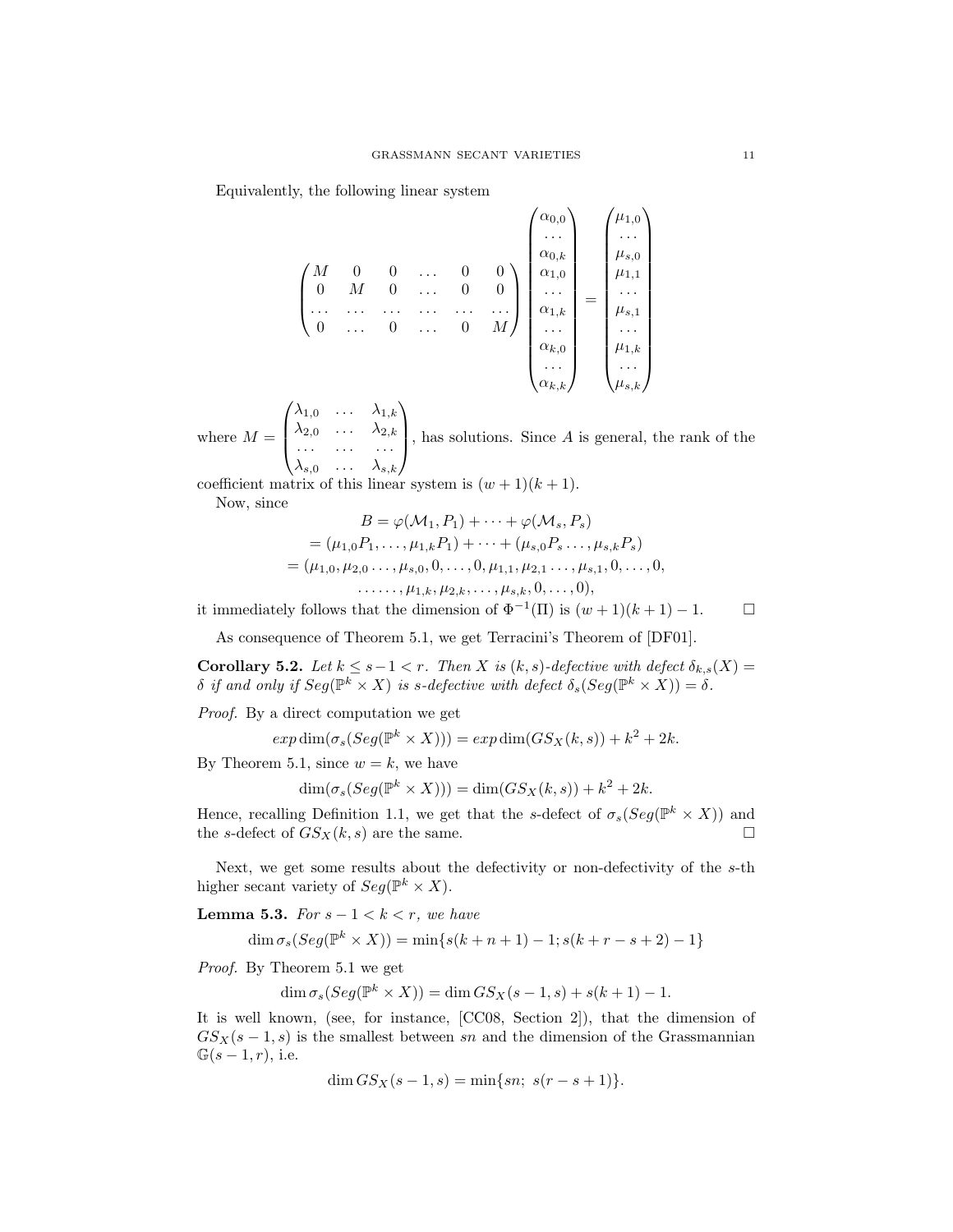Hence

$$
\dim \sigma_s(Seg(\mathbb{P}^k \times X)) = \min\{sn; \ s(r - s + 1)\} + s(k + 1) - 1\}
$$

and the conclusion follows.  $\Box$ 

**Theorem 5.4.** Let  $X \subset \mathbb{P}^r$  be an irreducible non-degenerate projective variety of dimension n.

(i) If 
$$
s - 1 \ge r
$$
, then  
\n
$$
\sigma_s(Seg(\mathbb{P}^k \times X)) = \mathbb{P}^N,
$$
\nso  $\sigma_s(Seg(\mathbb{P}^k \times X))$  is not defective.  
\n(ii) Let  $s - 1 < \min\{r; k\};$   
\n(a) if  $s - 1 \le r - n$ , then  
\n
$$
\dim \sigma_s(Seg(\mathbb{P}^k \times X)) = s(k + n + 1) - 1,
$$
\nand  $\sigma_s(Seg(\mathbb{P}^k \times X))$  is not defective;  
\n(b) if  $s - 1 > r - n$ , then  
\n
$$
\dim \sigma_s(Seg(\mathbb{P}^k \times X)) = s(k + r - s + 2) - 1,
$$
\nand  $\sigma_s(Seg(\mathbb{P}^k \times X))$  is defective.  
\n(iii) If  $s - 1 = k < r$ , then

$$
\dim \sigma_s(Seg(\mathbb{P}^k \times X)) = \min\{s(k+n+1) - 1, N\},
$$
  
and 
$$
\sigma_s(Seg(\mathbb{P}^k \times X)) \text{ is not defective.}
$$

(iv) If  $k < s - 1 < r$ , then

$$
\dim \sigma_s(Seg(\mathbb{P}^k \times X)) = \dim GS_X(k, s) + k^2 + 2k.
$$

*Proof.* (i) It is enough to prove this case for  $s - 1 = r$ .

Let  $P_1, \ldots, P_s$  be independent points in X. We may assume that they are the coordinate points

$$
P_1 = (1, 0, \dots, 0), P_2 = (0, 1, \dots, 0), \dots, P_s = (0, \dots, 0, 1).
$$

Now let A be a general point in  $\mathbb{P}^N$ , (recall that  $N = (k+1)(r+1) - 1$ )

$$
A = (\lambda_{1,0}, \lambda_{2,0}, \ldots, \lambda_{s,0}, \ldots, \lambda_{1,k}, \lambda_{2,k}, \ldots, \lambda_{s,k}).
$$

Then

$$
A = \varphi(\Lambda_1, P_1) + \cdots + \varphi(\Lambda_s, P_s)
$$

and we are done.

(ii) By Lemma 5.3 we immediately get the dimensions of  $\sigma_s(Seg(\mathbb{P}^k \times X))$  both in case (a) and in case (b).

Since in case  $(ii)(a)$  we have

$$
N - s(k+n+1) - 1 = (k+1)(r+1) - s(k+n+1) \ge
$$
  

$$
(k+1)(s+n) - s(k+n+1) = (k+1-s)n > 0,
$$

and (see Section 1)

(6) 
$$
exp \dim \sigma_s(Seg(\mathbb{P}^k \times X)) = \min\{s(k+n+1)-1, N\},\
$$

we get

$$
exp \dim \sigma_s(Seg(\mathbb{P}^k \times X)) = s(k+n+1) - 1,
$$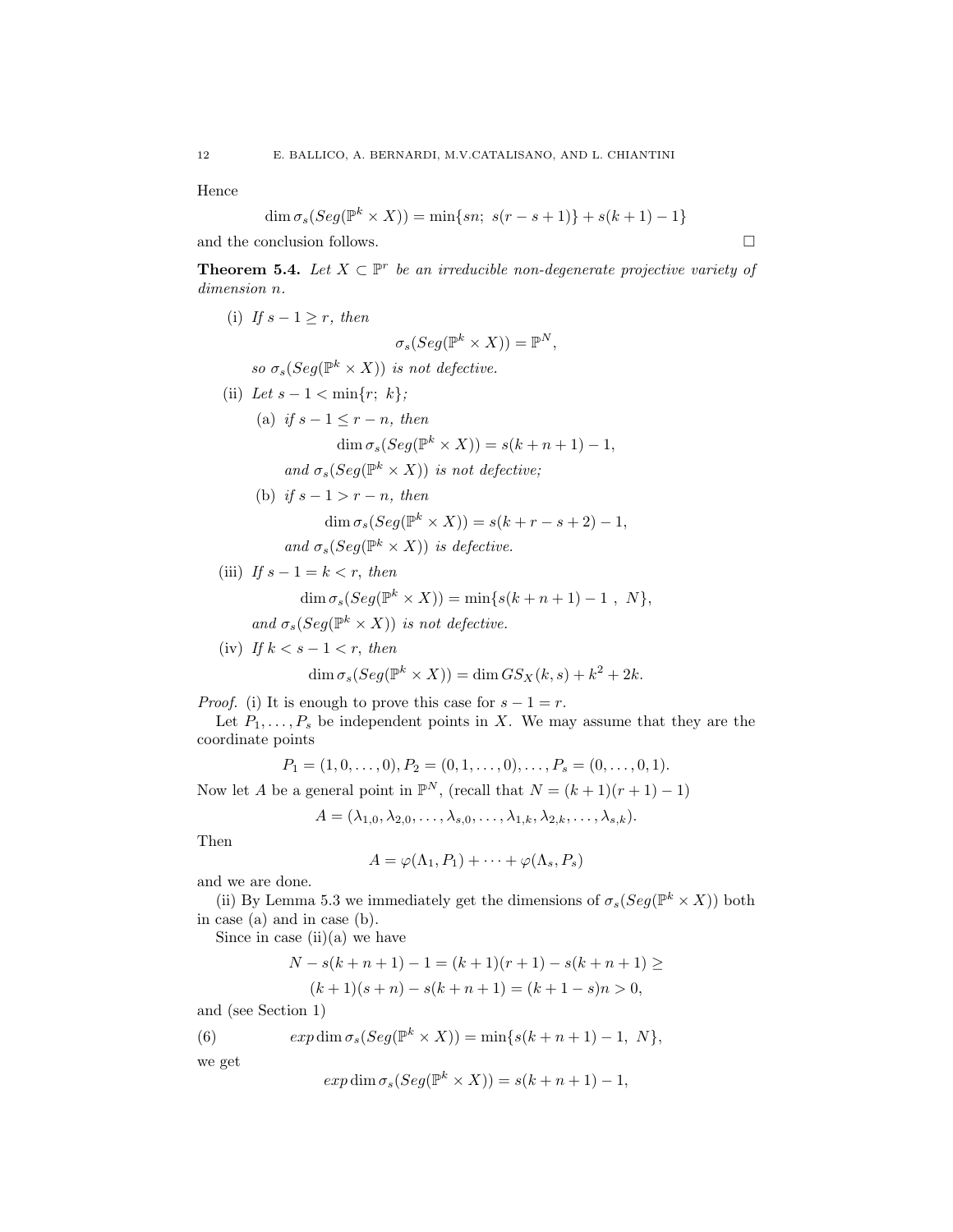and so in this case  $\sigma_s(Seg(\mathbb{P}^k \times X))$  is not defective.

In case  $(ii)(b)$  we have

$$
s(k + n + 1) - 1 - \dim \sigma_s(Seg(\mathbb{P}^k \times X))
$$
  
=  $s(k + n + 1) - 1 - (s(k + r - s + 2) - 1) = s(n - r + s - 1) > 0$ 

and

$$
N - \dim \sigma_s(Seg(\mathbb{P}^k \times X)) = (k+1)(r+1) - 1 - (s(k+r-s+2) - 1) =
$$
  
=  $(r-s+1)(k-s+1) > 0.$ 

Hence  $\dim \sigma_s(Seg(\mathbb{P}^k\times X)) < exp \dim \sigma_s(Seg(\mathbb{P}^k\times X))$ . It follows that  $\sigma_s(Seg(\mathbb{P}^k\times X))$  $(X)$ ) is defective.

(iii) For  $s - 1 = k$ , we have  $s(k + r - s + 2) - 1 = N$ , hence by Lemma 5.3 and (6) we get the conclusion.

(iv) Obvious from Theorem 5.1.

If  $k = r - n$ , by applying the theorem above we get the following interesting result.

### **Corollary 5.5.** If  $k = r - n$ , then  $\sigma_s(Seg(\mathbb{P}^k \times X))$  is never defective.

*Proof.* First assume  $s - 1 = k$ . In this case, by Theorem 5.4 (iii), the *sth* higher secant variety of  $Seg(\mathbb{P}^k \times X)$  is not defective and we have:

$$
\dim \sigma_s(Seg(\mathbb{P}^k \times X)) = \min\{s(n+s) - 1, s(r+1) - 1\}.
$$

Now, since  $r - n = s - 1$ , we have

$$
s(n+s) - 1 = s(r+1) - 1,
$$

moreover

$$
s(n+s) - 1 = (k+1)(r+1) - 1 = N,
$$
  

$$
s(r+1) - 1 = s(k+n+1) - 1,
$$

and so, for  $s = k + 1$ , we have that

$$
\dim \sigma_s(Seg(\mathbb{P}^k \times X)) = N = s(k+n+1) - 1 = s(\dim Seg(\mathbb{P}^k \times X) + 1) - 1.
$$

Now assume that  $s \neq k + 1$ . In this case, by Remark 1.2, we get:

- for  $s > k + 1$ ,  $\dim \sigma_s(Seg(\mathbb{P}^k \times X)) = N$ ;
- for  $s < k+1$ ,  $\dim \sigma_s(Seg(\mathbb{P}^k \times X)) = s(k+n+1) 1$ ,

and the conclusion immediately follows.  $\Box$ 

**Example 5.6.** Let Y be the Segre-Veronese embedding of  $\mathbb{P}^{\binom{n+1}{2}} \times \mathbb{P}^n$  via divisors of bi-degree (1,2). Then  $\sigma_s Y$  is never defective. In fact, let  $X \subset \mathbb{P}^{\binom{n+2}{2}-1}$  be the 2-uple Veronese embedding of  $\mathbb{P}^n$ . Since

$$
Y = Seg(\mathbb{P}^{\binom{n+1}{2}} \times X).
$$

and since  $\binom{n+1}{2} = \binom{n+2}{2} - 1 - n$ , then from Corollary 5.5 we get the conclusion.

**Example 5.7.** Let Y be the Segre-Veronese embedding of  $\mathbb{P}^k \times \mathbb{P}^{n_1} \times \cdots \times \mathbb{P}^{n_t}$  via divisors of multi-degree  $(1, d_1, \ldots, d_t)$ . If  $k = \prod_{i=1}^t {n_i + \bar{d}_i \choose d_i} - \sum_{i=1}^t n_i - 1$ , Corollary 5.5 implies that  $\sigma_s(Y)$  is never defective.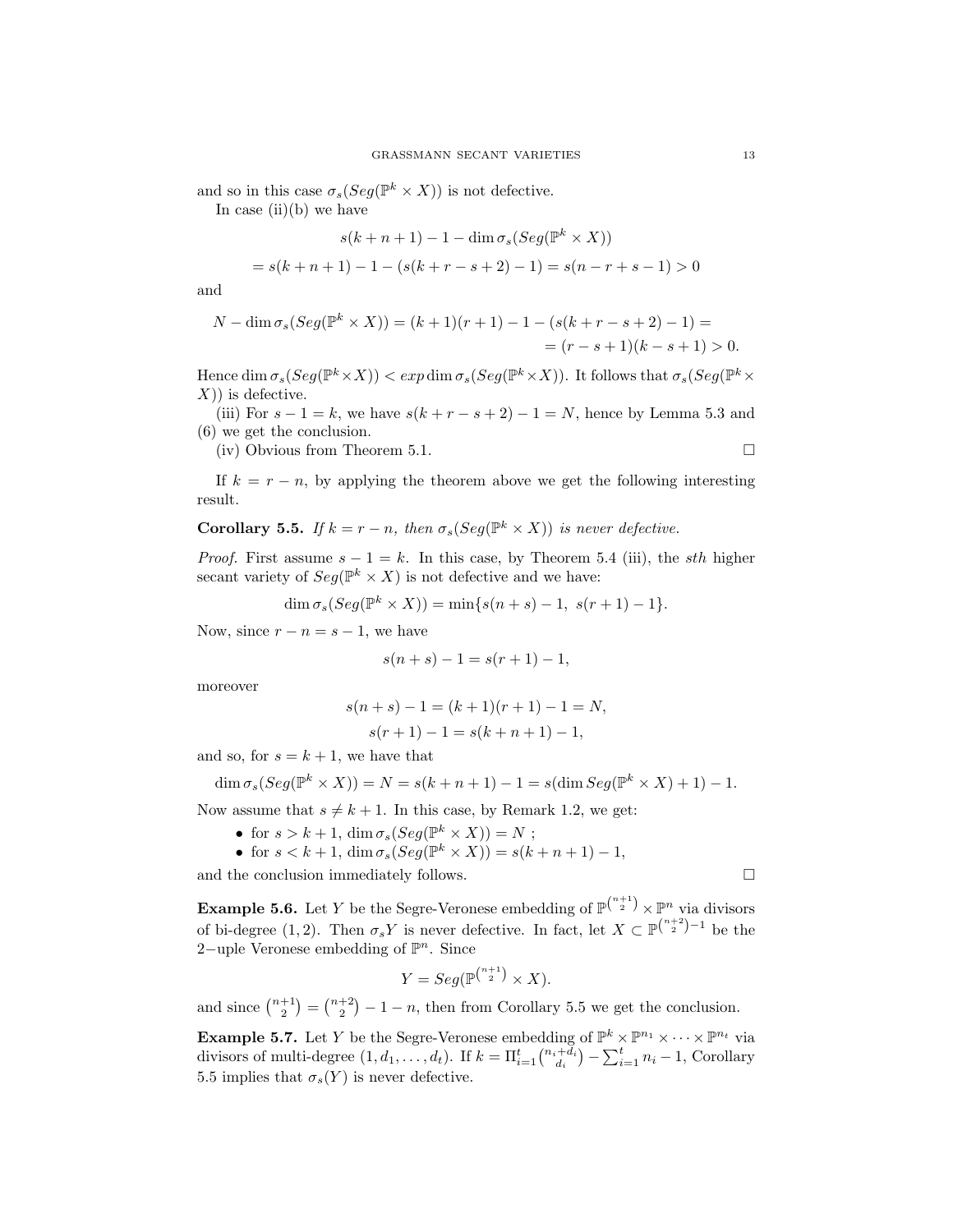#### Acknowledgments

All authors were supported by MIUR funds. The second author was partially supported by Project Galaad of INRIA Sophia Antipolis Méditerranée (France) and Marie Curie Intra-European Fellowships for Career Development (FP7-PEOPLE-2009-IEF): "DECONSTRUCT".

#### **REFERENCES**

- [AB09] Hirotachi Abo and Maria Chiara Brambilla. On the dimensions of secant varieties of segre-veronese varieties. Preprint arXiv0912.4342v2, 12 2009.
- [AOP09] Hirotachi Abo, Giorgio Ottaviani, and Chris Peterson. Induction for secant varieties of Segre varieties. Trans. Amer. Math. Soc., 361(2):767–792, 2009.
- [AMR09] Elizabeth S. Allman, Catherine Matias, and John A. Rhodes. Identifiability of parameters in latent structure models with many observed variables. Ann. Statist., 37(6A):3099–3132, 2009.
- [BC11] Cristiano Bocci and Luca Chiantini. On the identifiability of binary segre products. Preprint arXiv1105.3643, 05 2011.
- [BCO] Cristiano Bocci, Luca Chiantini, and Giorgio Ottaviani. An inductive procedure for the identifiability of segre products. In Preparation.
- [CC03] Enrico Carlini and Jaydeep Chipalkatti. On Waring's problem for several algebraic forms. Comment. Math. Helv., 78(3):494–517, 2003.
- [CGG11] Maria Virginia Catalisano, Anthony V. Geramita, and Alessandro Gimigliano. Secant varieties of  $\mathbb{P}^1 \times \cdots \times \mathbb{P}^1$  (*n*-times) are not defective for  $n \geq 5$ . *J. Algebraic Geom.*, 20(2):295–327, 2011.
- [CC02] Luca Chiantini and Ciro Ciliberto. The Grassmannians of secant varieties of curves are not defective. Indag. Math. (N.S.), 13(1):23–28, 2002.
- [CC11] Luca Chiantini and Filip Cools. Classification of (1, 2)-Grassmann secant defective threefolds. Forum Math., 23(1):207–222, 2011.
- [CO11] Luca Chiantini and Giorgio Ottaviani. On generic identifiability of 3-tensors of small rank. Preprint arXiv1103.2696v1, 03 2011.
- [CC08] Ciro Ciliberto and Filip Cools. On Grassmann secant extremal varieties. Adv. Geom., 8(3):377–386, 2008.
- [Com02] Pierre Comon. Tensor decompositions: state of the art and applications. In Mathematics in signal processing, V (Coventry, 2000), volume 71 of Inst. Math. Appl. Conf. Ser. New Ser., pages 1–24. Oxford Univ. Press, Oxford, 2002.
- [DF01] Carla Dionisi and Claudio Fontanari. Grassman defectivity à la Terracini. Matematiche (Catania), 56(2):245–255 (2003), 2001. PRAGMATIC, 2001 (Catania).
- [DL06] Lieven De Lathauwer. A link between the canonical decomposition in multilinear algebra and simultaneous matrix diagonalization. SIAM J. Matrix Anal. Appl., 28(3):642–666, 2006.
- [ERSS05] Nicholas Eriksson, Kristian Ranestad, Bernd Sturmfels, and Seth Sullivant. Phylogenetic algebraic geometry. In Projective varieties with unexpected properties, pages 237–255. Walter de Gruyter GmbH & Co. KG, Berlin, 2005.
- [KB09] Tamara G. Kolda and Brett W. Bader. Tensor decompositions and applications. SIAM  $Rev.$ ,  $51(3): 455-500$ ,  $2009$ .
- [Kru77] Joseph B. Kruskal. Three-way arrays: rank and uniqueness of trilinear decompositions, with application to arithmetic complexity and statistics. Linear Algebra and Appl., 18(2):95-138, 1977.
- [Lic85] Thomas Lickteig. Typical tensorial rank. Linear Algebra Appl., 69:95–120, 1985.
- [Mel09] Massimiliano Mella. Base loci of linear systems and the Waring problem. Proc. Amer. Math. Soc., 137(1):91–98, 2009.
- [Ter15] A. Terracini. Sulla rappresentazione delle coppie di forme ternarie mediante somme di potenze di forme lineari. Ann. di Matem. pura ed appl., XXIV(III):91–100, 1915.